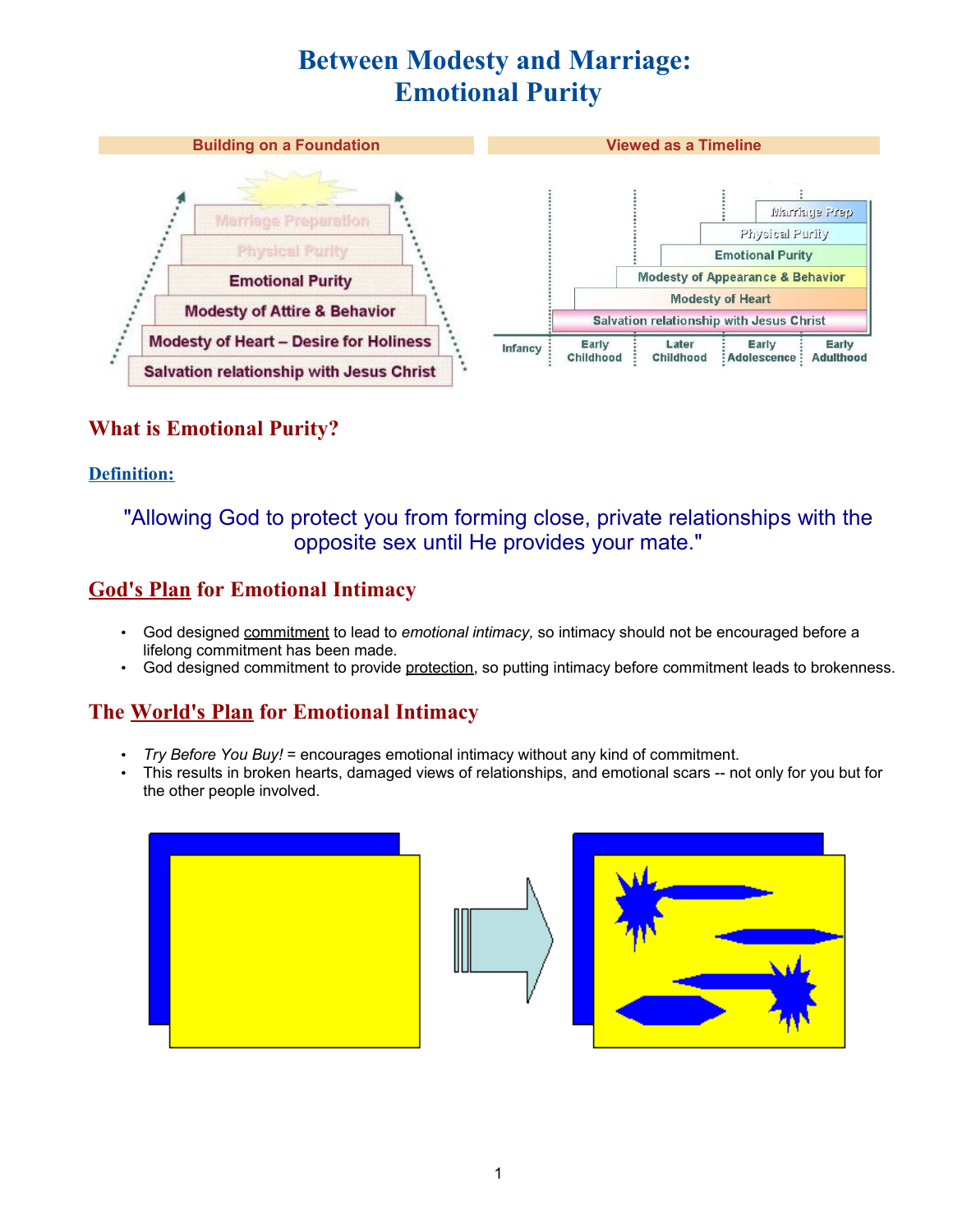# **What is Involved in Emotional Intimacy?**

"Intimacy is not just about physical encounters. When someone shares inner feelings, secret desires, flirts, flatters, or even places himself or herself in a compromising situation – he or she is being intimate. All forms of intimacy should be reserved for the marital relationship, or else you are taking something that belongs to your future spouse and giving it away to someone else." *Dr. Laura Schlessinger*

#### **What Activities Develop Emotional Intimacy?**

**Time spent alone with someone of the opposite gender (whether physically or "virtually")**

- Writing notes or letters
- Email, IM, or text messages
- Telephone conversations
- Sharing matters of the heart (dreams, goals, secrets, desires)

#### **Promising What You Cannot Righteously Fulfill**

• If you encourage someone's emotions or expectations when you cannot or do not intend to righteously satisfy them, then you are wronging that person.



# **Showing "Proper Reserve"**

#### **Definition:**

#### "Taking responsibility for how another person may respond to the attention you are giving to him or her."

- Restraining your freedom in words or actions.
- Using caution in personal behavior.
- Keeping special aspects of yourself in reserve for future use.

#### **Questions to Consider**

- What does a proper relationship between boys/girls & men/women look like?
- What are the proper personal boundaries for me to set in these relationships?
- How can I learn to graciously stand up for God's standards of right and wrong in relationships (especially when others are pressuring me)?